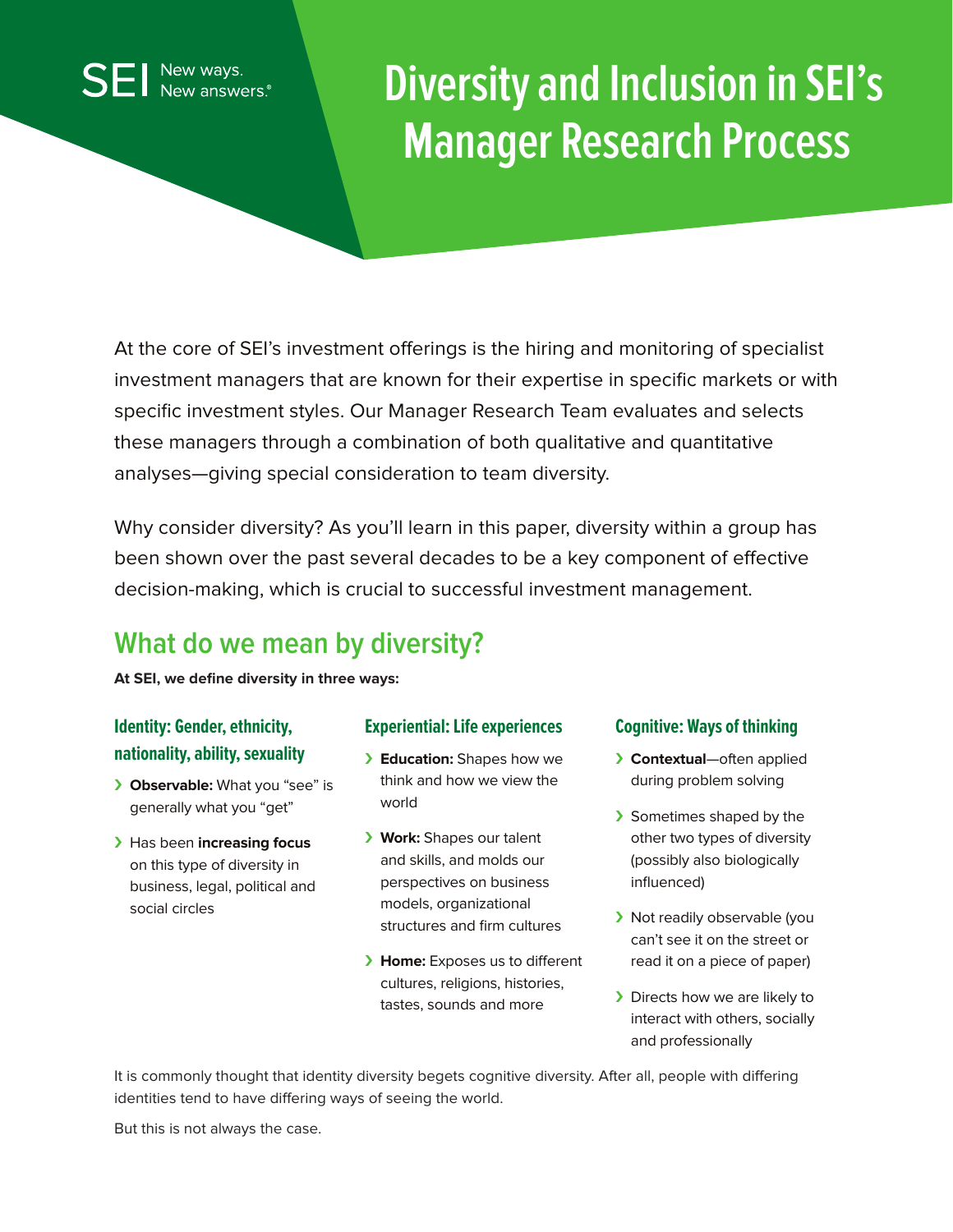Research by Morningstar published in 2016 showed that mixed-gender investment teams performed better than all-male investment teams.<sup>1</sup> A survey published in 2014 by Harvard Business Review found that companies across industries whose leaders exhibited at least three "identity diversity" traits and three "experiential diversity" traits out-innovated and out-performed others.2 And McKinsey & Company's 2020 research showed that companies in the top quartile for gender diversity are 15% more likely to outperform; while the top quartile of racially and ethnically diverse companies are 35% more likely to outperform.3

### **How we evaluate diversity at SEI**

In our Manager Research team's due-diligence process, we try to capture the many elements of diversity within an investment team using several methods:

- › **Observation**—evaluating the mosaic of information that we gathered and the analysis that we conducted
- › **Documentation**—encouraging investment teams to complete evaluations, such as the Predictive Index of Gallup Strengths Assessment
- › **Quantitative (or computer-driven) analysis**—dissecting the various inputs investment teams use to arrive at their decisions. For example, a team may apply both quantitative and fundamental inputs. In this instance, the team may share with us those scores and how they are combined.

We then compile the results of these insights to assign a diversity score to each strategy's investment team.

The diversity scores of the investment teams that manage the Recommended and Approved strategies on SEI's Manager Research platform are shown in Exhibit 1.



**Exhibit 1: Diversity Scores of Investment Teams of All Recommended and Approved Strategies<sup>4</sup>** 

As of September 30, 2021. Source: SEI.

<sup>1</sup> Sargis, M., & Pavlenko Lutton, L. (2016, November 28). Morningstar's fund managers by gender: The global landscape. Morningstar. http://corporate1.morningstar.com/ResearchArticle.aspx?documentId=782040

<sup>2</sup> Sylvia Ann Hewlett, M. M. and L. S. (2014, August 1). How diversity can drive innovation. https://hbr.org/2013/12/how-diversity-can-drive-innovation

<sup>&</sup>lt;sup>3</sup> Hunt, V., Layton, D., & Prince, S. (2020, February 14). Why diversity matters. McKinsey & Company. https://www.mckinsey.com/business-functions/organization/our-insights/why-diversity-matters

<sup>4</sup> See Appendix for additional information about SEI's Manager Ratings.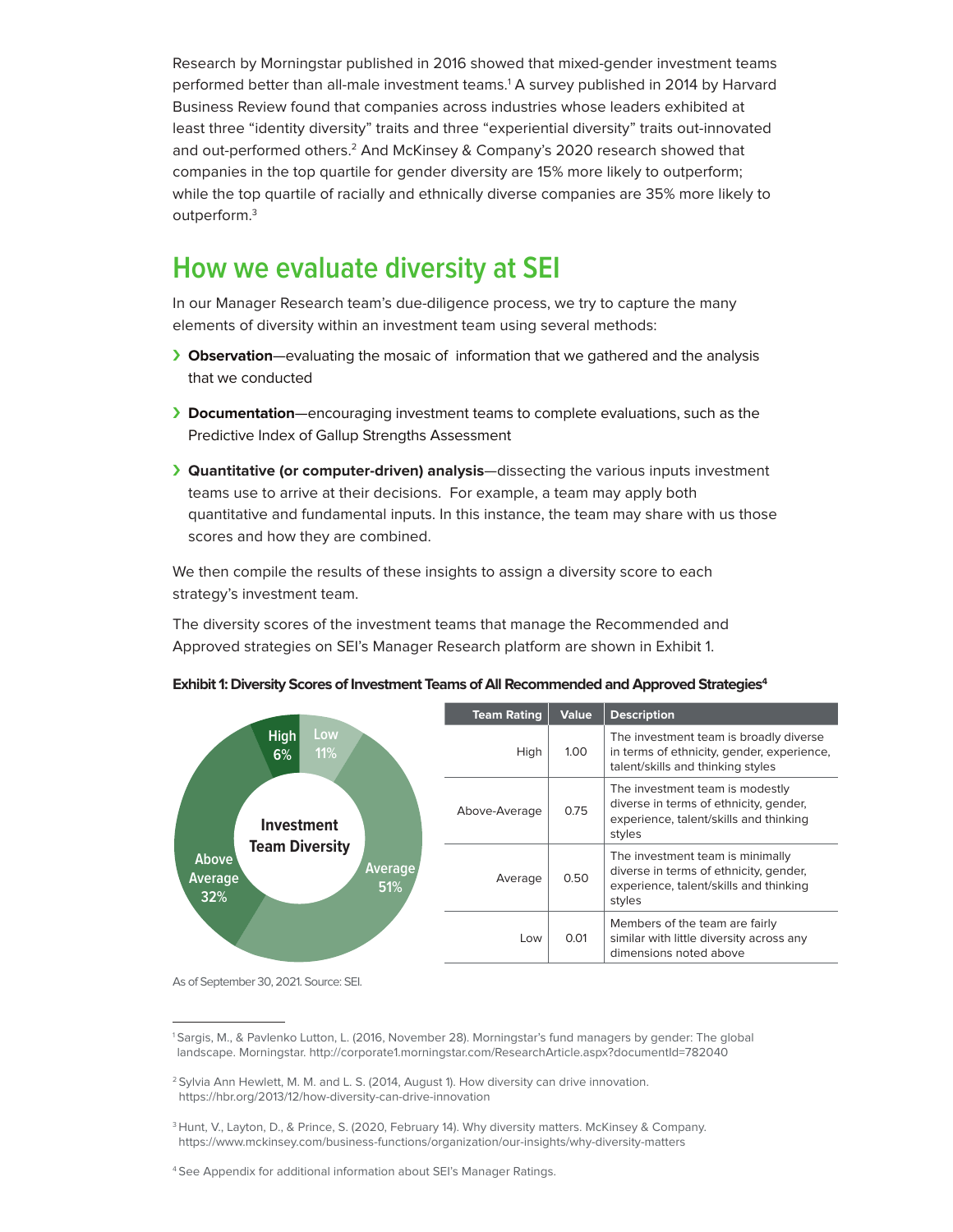# **Why considering diversity is important in selecting managers**

All three types of diversity can offer a variety of benefits, which is why we include diversity as part of our larger manager due diligence process. However, in terms of decision-making, research indicates that **cognitive diversity is the most influential** of the three.<sup>5</sup>

Uncertainty about the future requires that investment professionals gather information, and then analyze it, weigh it and make prudent judgments.

In gathering information, some people take a scholarly approach; others are perceptive and use intuitive skills to draw conclusions. The type and amount of information gathered may be determined by one's personality (as indicated by measures such as the Predictive Index or enneagram—both of which are gender- and ethnic-neutral).

In analyzing that information, different approaches can be taken. For example, social scientist Philip Tetlock referred to the insider versus outsider view in his book Superforecasting: The Art and Science of Prediction. According to Tetlock, intelligence and knowledge are important resources in investing, but they are not sufficient; how they are used is what separates good investors from superior investors. Such knowledge and information can take two general forms: outsider and insider. Outsider knowledge refers to that intelligence that has broader applicability than the investment decision at hand. Insider knowledge refers to intelligence about the specific investment under consideration. Applied together, both views provide balance in making informed investment decisions and help combat behavioral biases.

When it comes to weighing that information to finally make an investment decision, how is it assessed? Is the minority view given credence? Is there proper devil's advocacy and constructive debate? In all stages essential to decision-making, diversity may help shape better outcomes.

## **A last word**

Diversity alone does not guarantee successful decision-making.

Instead, making good decisions requires careful and thoughtful input solicitation, open and transparent communication, orchestration of constructive debate and leadership to weigh disparate views into a cohesive thesis. All of these elements are evaluated in SEI's due-diligence process, forming the mosaic of insights that shape our manager duediligence decisions.

<sup>5</sup> Reynolds, R. & Lewis, D. (2017, March 30). Teams solve problems faster when they're more cognitively diverse. Harvard Business Review.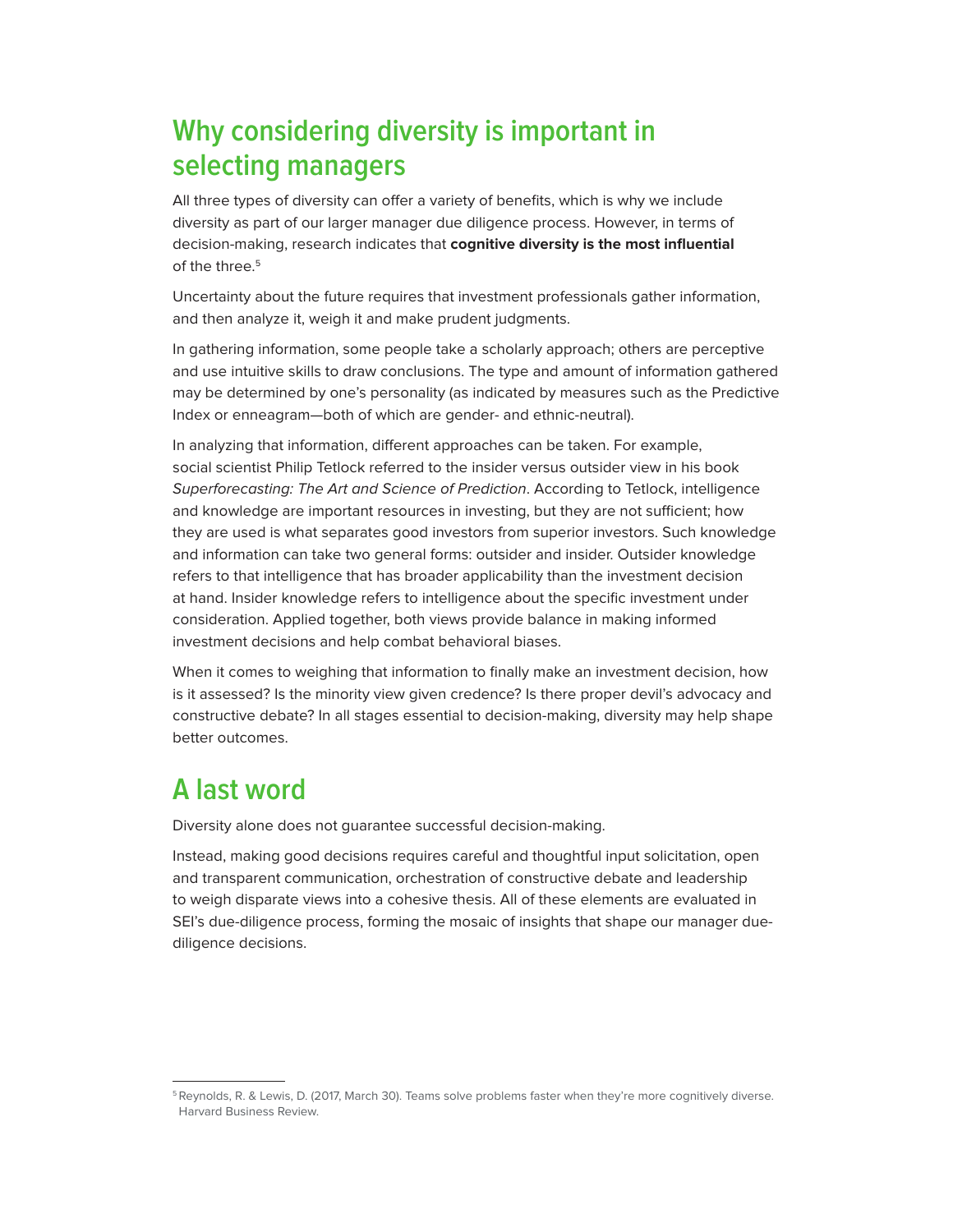### **Appendix: SEI Manager Ratings**

| <b>Conviction/Rating</b>                |                                            | <b>Definition</b>                                                                                                                                                                                                                          |
|-----------------------------------------|--------------------------------------------|--------------------------------------------------------------------------------------------------------------------------------------------------------------------------------------------------------------------------------------------|
| No Conviction                           | None                                       | SEI's Manager Research Group believes the manager likely does not have adequate<br>skill to accomplish the given investment objective. May be accompanied by<br>significant organizational, process or product-specific risks or concerns. |
| Low Conviction                          | Low                                        | SEI's Manager Research Group believes the manager may not have adequate skill<br>to accomplish the given investment objective.                                                                                                             |
| Moderate Conviction                     | Moderate                                   | SEI's Manager Research Group believes the manager may have adequate skill to<br>accomplish the given investment objective.                                                                                                                 |
| Moderate Conviction-<br><b>Approved</b> | Moderate<br>APPROVED                       | SEI's Manager Research Group—supported by full due diligence and an Investment<br>Evaluation, vetted by the Manager Review Committee-believes the manager has<br>adequate skill to achieve the given investment objective.                 |
| <b>High Conviction</b>                  | High                                       | SEI's Manager Research Group believes the manager is likely among the best in<br>its alpha source to accomplish the given investment objective.                                                                                            |
| High Conviction -<br>Recommended        | High<br><b>RECOMMENDED</b>                 | SEI's Manager Research Group-supported by full due diligence and an Investment<br>Thesis*, vetted by the Manager Review Committee-believes the manager is<br>among the best in its alpha source to achieve the given investment objective. |
| Approved (on Watch)                     | Moderate<br>WATCH APPROVED                 | Watch status indicates rating is under review for potential downward revision given<br>recent and specific developments. Ideally to be resolved in six months or less. Only                                                                |
| Recommended (on<br>Watch)               | High<br><b>RECOMMENDED</b><br><b>WATCH</b> | applies to High Conviction — Recommended and Moderate Conviction — Approved<br>managers.                                                                                                                                                   |
| Favorable                               | ◙                                          | Used for due diligence building blocks (Philosophy, Process, People, Portfolio, Firm,<br>Product, Performance) to reflect SEI's analyst opinion.                                                                                           |
| Neutral                                 | $\bullet$                                  |                                                                                                                                                                                                                                            |
| Unfavorable                             | Θ                                          |                                                                                                                                                                                                                                            |

**\* Except non-alpha mandates, which require an Evaluation.**